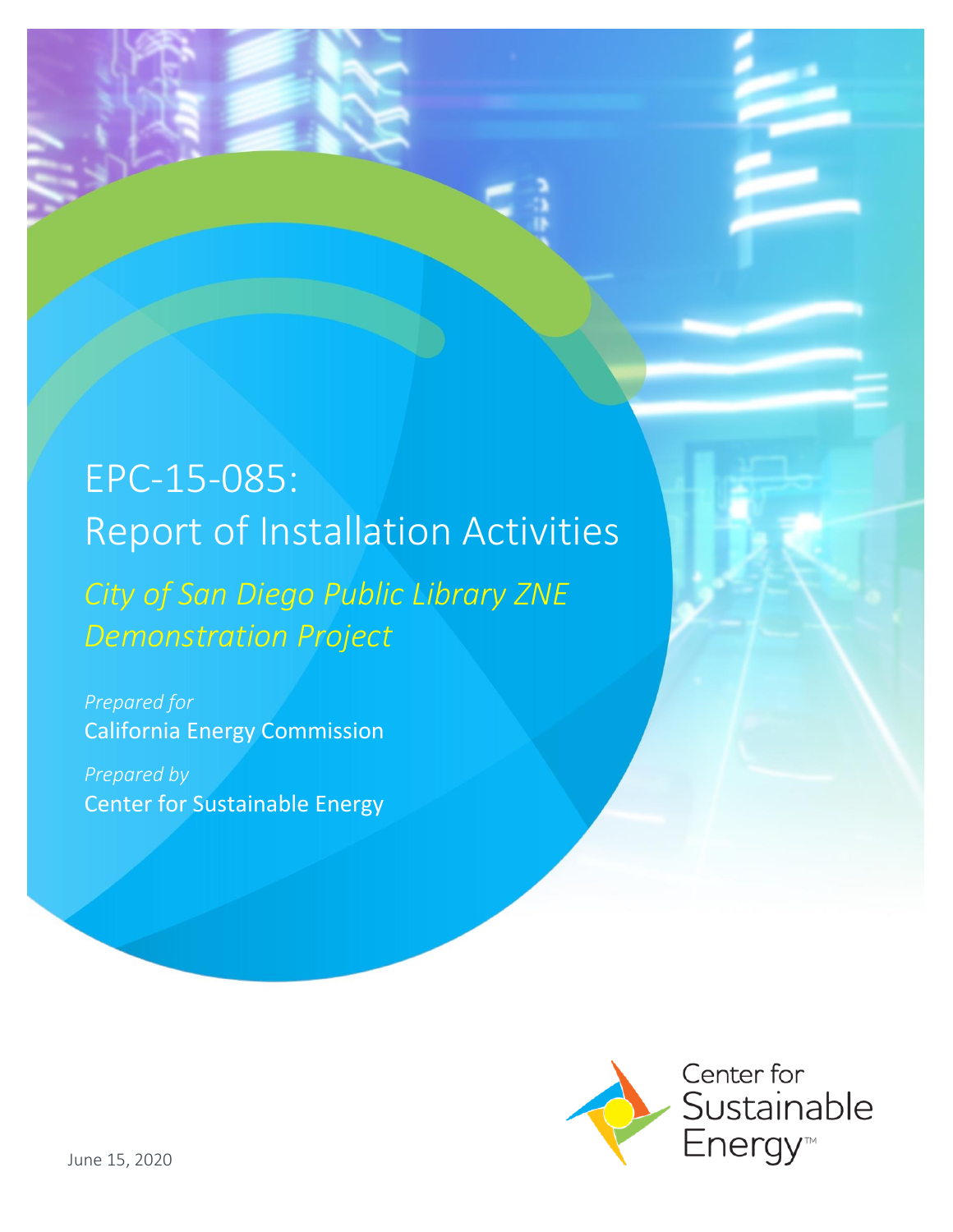© 2019 Center for Sustainable Energy

Disclaimer: The Center for Sustainable Energy® (CSE) makes every effort to present accurate and reliable information. However, the content is presented "as is" without warranty of any kind. Reference to any specific commercial product, process or service does not constitute or imply endorsement, recommendation or favoring by CSE. Center for Sustainable Energy, CSE and CSE logo are registered trademarks of the Center for Sustainable Energy.

#### **CSE Headquarters**

Center for Sustainable Energy 3980 Sherman Street, Suite 170 San Diego, CA 92110 858-244-1177 EnergyCenter.org

**CSE Offices** CA: Los Angeles, Oakland, Sacramento MA: Boston NY: Brooklyn, Stony Brook

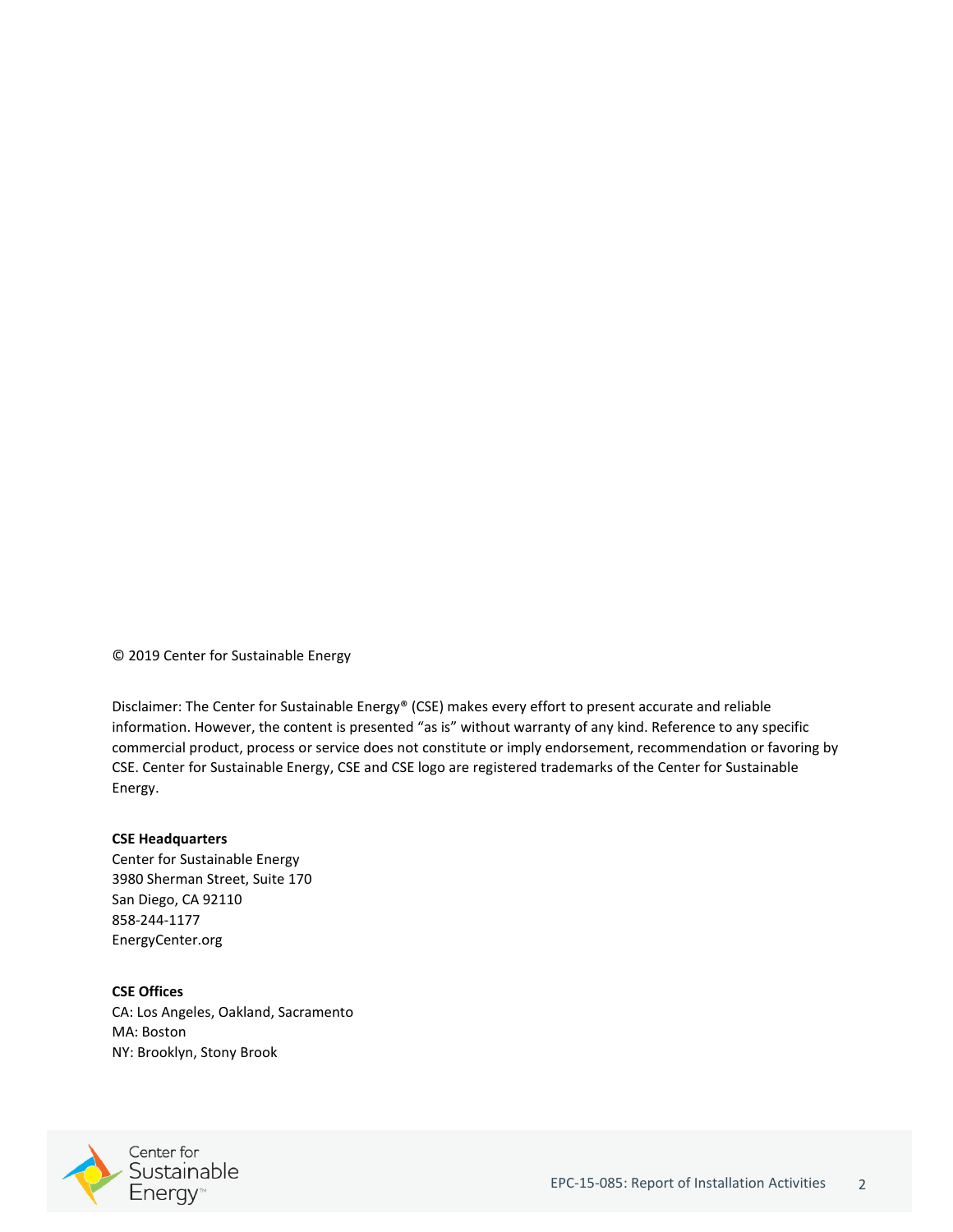## Contents

| $\mathbf{L}$ |                                                                                                  |  |  |  |  |
|--------------|--------------------------------------------------------------------------------------------------|--|--|--|--|
| Ш.           |                                                                                                  |  |  |  |  |
|              |                                                                                                  |  |  |  |  |
|              |                                                                                                  |  |  |  |  |
|              |                                                                                                  |  |  |  |  |
|              |                                                                                                  |  |  |  |  |
|              |                                                                                                  |  |  |  |  |
| III.         |                                                                                                  |  |  |  |  |
|              |                                                                                                  |  |  |  |  |
|              |                                                                                                  |  |  |  |  |
|              |                                                                                                  |  |  |  |  |
|              |                                                                                                  |  |  |  |  |
| IV.          |                                                                                                  |  |  |  |  |
| VI.          |                                                                                                  |  |  |  |  |
|              | Appendix A: EPC-15-085: Updated City of San Diego Public Library ZNE ECMs and Modeled Savings 13 |  |  |  |  |

## **Tables**

|--|

## Figures

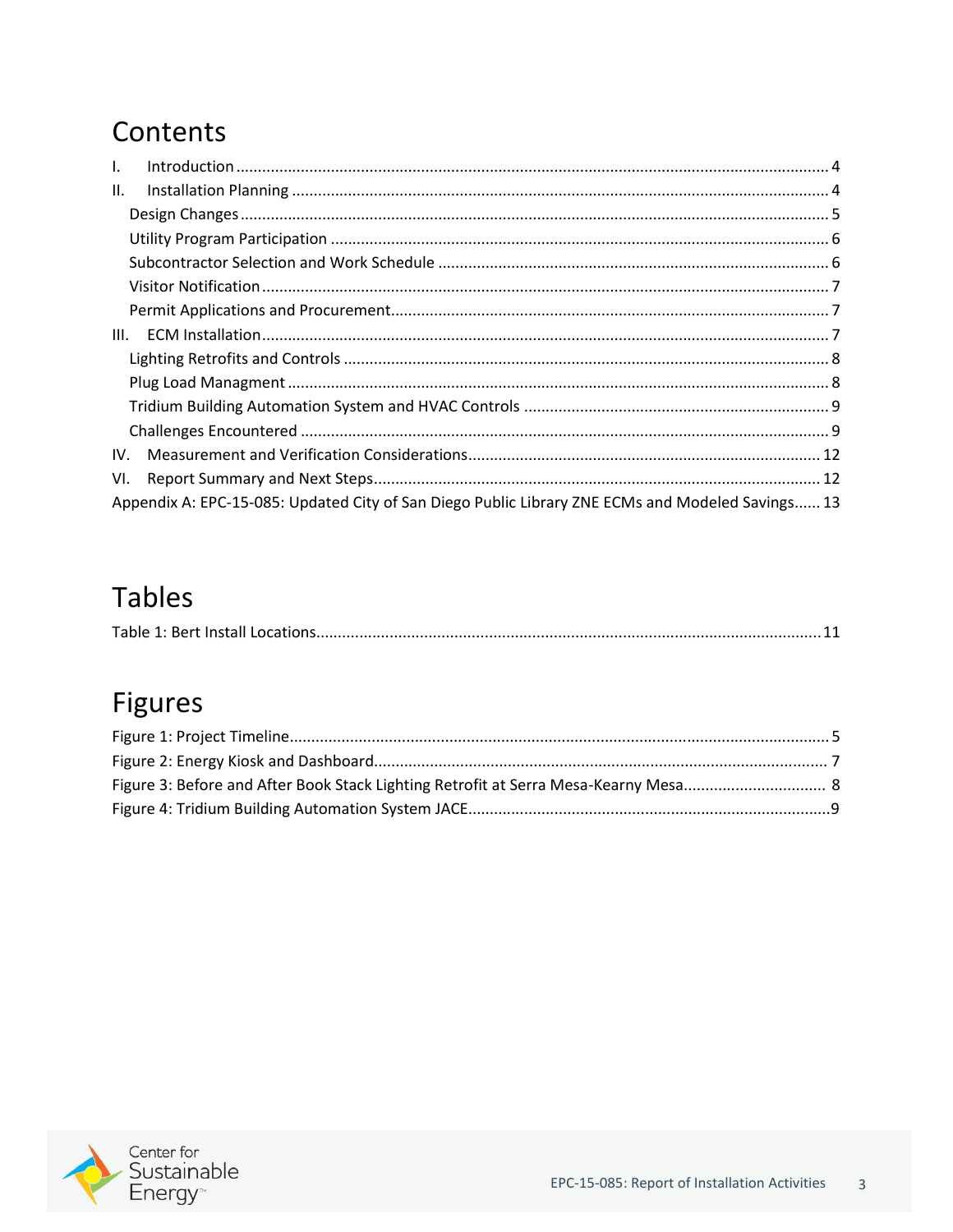## <span id="page-3-0"></span>I. Introduction

The Center for Sustainable Energy (CSE) developed this *Report of Installation Activities* with contributions from Mazzetti Inc. (Mazzetti), M+NLB Construction Services (M+NLB), San Diego Green Building Council (SDGBC), City of San Diego (City) and San Diego Gas & Electric (SDG&E). It documents installation activities completed at three City of San Diego public libraries (Serra Mesa-Kearny Mesa, Valencia Park/Malcolm X and Point Loma/Hervey) as part of the California Energy Commission (Energy Commission) Electric Program Investment Charge<sup>1</sup> demonstration project EPC-15-085. This project is a demonstration of cost-effective zero net energy (ZNE) and integrated demand-side management strategies that are referred to throughout this report as energy conservation measures (ECMs). ECMs were installed in all three existing libraries with the goal of achieving ZNE or near-ZNE when coupled with existing photovoltaic (PV) systems.

## <span id="page-3-1"></span>II. Installation Planning

A design evaluation of each library was conducted from December 2018 to February 2019 by Mazzetti. At each library, significant opportunities reached from a baseline analysis<sup>2</sup> were found to reduce energy consumption, improve occupant comfort, reduce building maintenance and extend equipment life. The following ECMs were initially identified. *3*

- Retrofitting lighting systems and adding controls
- Replacing existing HVAC equipment with new high-efficiency units and adding controls
- Upgrading building management systems (BMS) to enable smart building control strategies
- Optimizing plug loads
- Securing the building envelope with window film and weatherstripping

From March 2019 into early 2020, design documents were created, refined and approved to fit additional project requirements. In addition, utility programs were evaluated, subcontractors selected, a pre-installation meeting held and public notification for work was given in order to initiate ECM installations. These installation planning activities are described in more detail and a project timeline is provided in Figure 1.

<sup>3</sup> *EPC-15-085: Report of Installation Activities and Financial Considerations for City of San Diego Public Library ZNE Demonstration Project*. February 2019. Center for Sustainable Energy.



<sup>1</sup> *Electric Program Investment Charge*. California Energy Commission[. https://www.energy.ca.gov/research/epic/](https://www.energy.ca.gov/research/epic/) <sup>2</sup> *EPC-15-085: Building Energy Baseline & Modeling Report for City of San Diego Public Library ZNE Demonstration Project.* October 2018. Center for Sustainable Energy.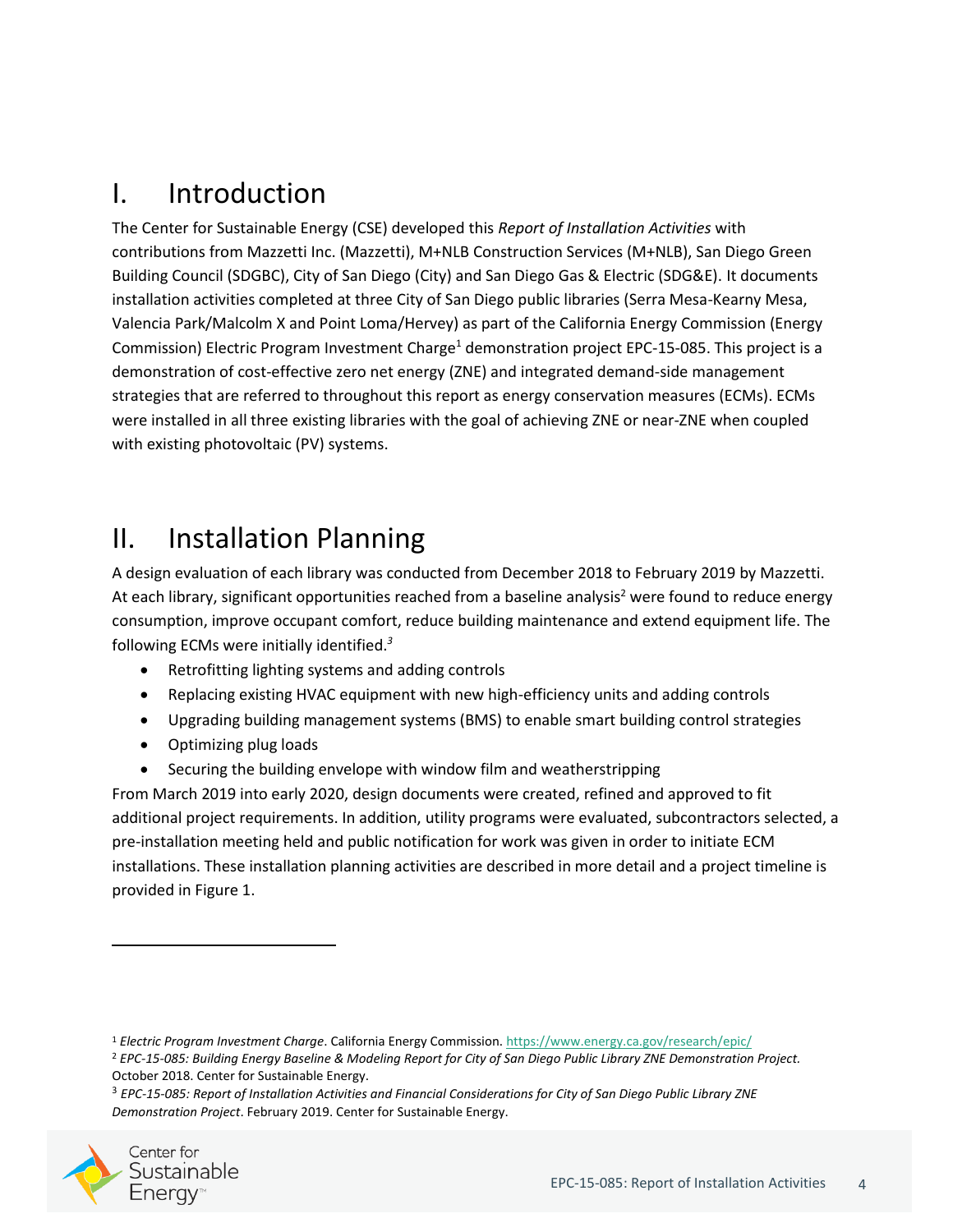#### **Figure 1: Project Timeline**



### Design Changes

Initial design documents needed to be refined to fit additional project requirements, mainly an updated budget and schedule once all installation contracts would be in place. Due to cost constraints and younger age of equipment, HVAC was not replaced with new high-efficiency units as part of the demonstration project as doing so would have resulted in an undesirably high payback in terms of cost savings. At Serra Mesa-Kearny Mesa and Valencia Park/Malcolm X, a select rooftop unit (RTU) was not replaced, and at Point Loma/Hervey, an air handler unit (AHU) was not replaced. Also, carbon dioxidebased demand-controlled ventilation systems were not implemented on the planned units. Additionally, at Valencia Park/Malcolm X, an ultraefficient Ventacity VS100RT Smart Ventilation™ Management System heat recovery ventilator and dedicated outdoor air system was unable to be installed as an emerging technology solution.

Due to schedule constraints and the long lead time to acquire battery systems, energy storage was not installed at any of the sites by the end of the project. This was known when initial designs were prepared by Mazzetti. However, to provide support for energy storage planning at the libraries, CSE conducted an energy storage analysis for each library in Energy Toolbase™ for the City. The preliminary analysis results recommended a potential battery storage system at Serra Mesa-Kearny Mesa (90 kW/360 kWh) and Valencia Park/Malcolm X (116 kW/464 kWh) to utilize excess PV production throughout the year and discharge during peak times when energy is typically consumed from the utility grid. Considering the smaller PV system at Point Loma/Hervey, there is not enough excess PV production to justify the cost of installing battery storage.

Updated ECM costs and energy savings estimates that removed HVAC replacements (Appendix A) and updated designs were provided to the Energy Commission and the City for approval.

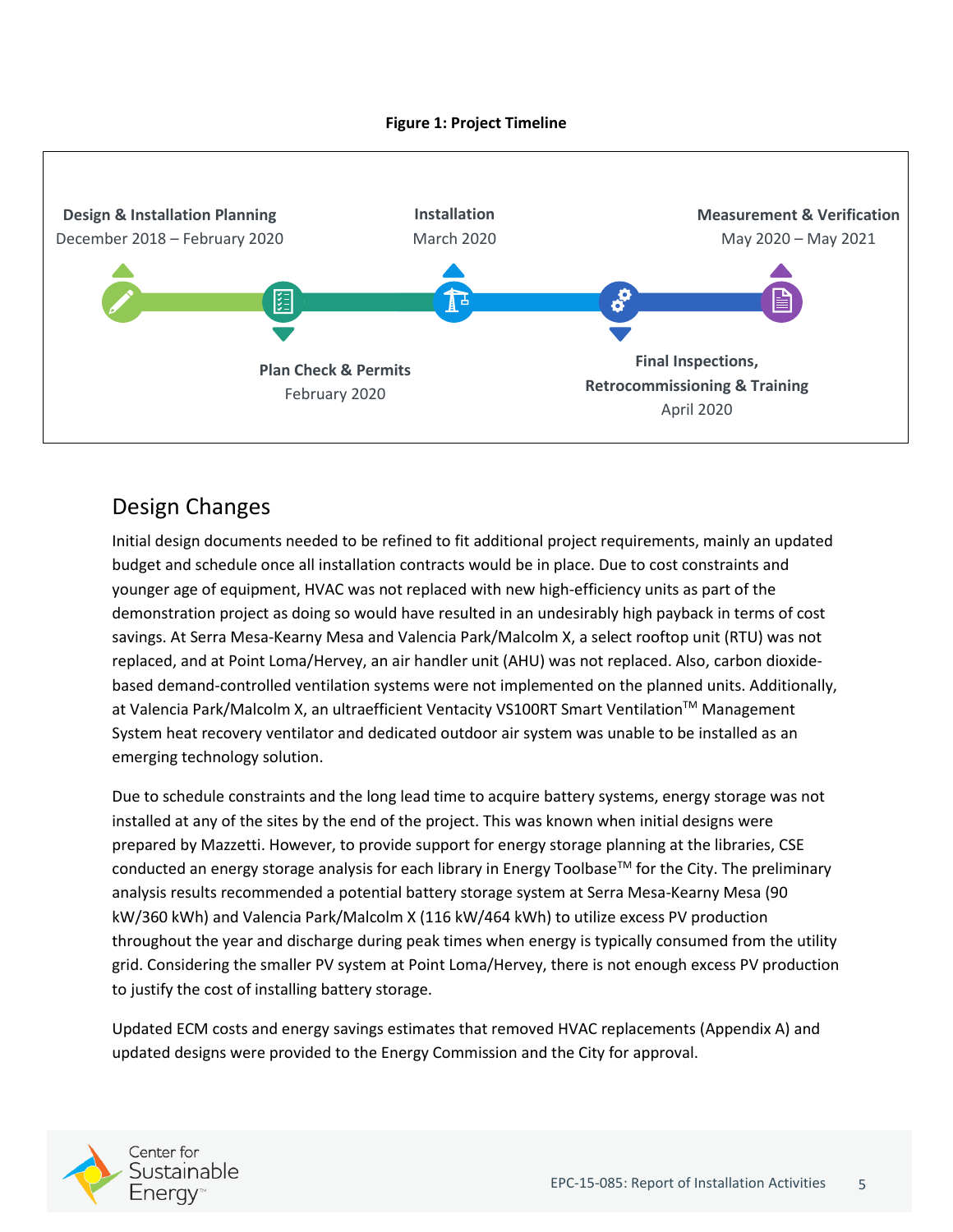### Utility Program Participation

The libraries are serviced by SDG&E, which offers several commercial demand response and distributed energy resource programs, the most applicable being the Technology Incentives (TI) Program that incentivizes the purchase and installation of certain automated demand response measures. <sup>4</sup> Program participants receive 60% incentive payment upfront and then the 40% remainder payment after the demand response savings are verified. Participation would require the libraries to sign up for one of the three available commercial demand response programs for at least three calendar years. Unfortunately, since the libraries are designated as "Cool Zones," they were unable to enroll. Cool Zones are public places for senior citizens, people with special needs and the public to escape midday summer heat from about May to October each year. Thus, each library's electricity load may not be able to be reduced enough during peak grid days due to their requirement of maintaining a cool building.

Furthermore, the libraries were evaluated for eligibility in additional SDG&E energy efficiency incentive programs, and SDG&E was able to provide cost-savings estimates. Unfortunately, in this case, the ECMs planned at the libraries were not eligible or the savings from the program were not great enough to exceed the cost of time to complete the application and verification required.

### Subcontractor Selection and Work Schedule

The construction manager of the project, M+NLB, developed a bidding package, identified installation subcontractors, planned subcontractor budgets and project schedules and finalized their construction agreement with the City and CSE by winter 2019, at the same time designs were being adjusted and utility programs evaluated. Additionally, since the subcontractor lighting bids were originally higher than the project budget would allow, M+NLB worked with the selected subcontractor to develop a value engineering lighting package to bring the project within budget. M+NLB then organized on-site activities, which lasted three months from January to March 2020.

As the libraries have many visitors each day and offer popular public services, it was very important for the project team to work to avoid any library closures and to inform visitors about any disruption. A preinstallation meeting was held on January 6, 2020, with City sustainability, library and facility staff, and the project team including the installation subcontractors to discuss the plan to minimize disruptions. It was decided that no libraries would need to be fully closed, but that areas of work would be sectioned off. Additionally, M+NLB would keep City sustainability, library and facility staff apprised of changes to areas that were sectioned off each week. Furthermore, work would occur at all three libraries at once and different crews would be assigned to each library.

<sup>4</sup> *Save on Upgrades with the Technology Incentives Program.* San Diego Gas and Electric. <https://www.sdge.com/businesses/savings-center/energy-management-programs/demand-response/technology-incentives>

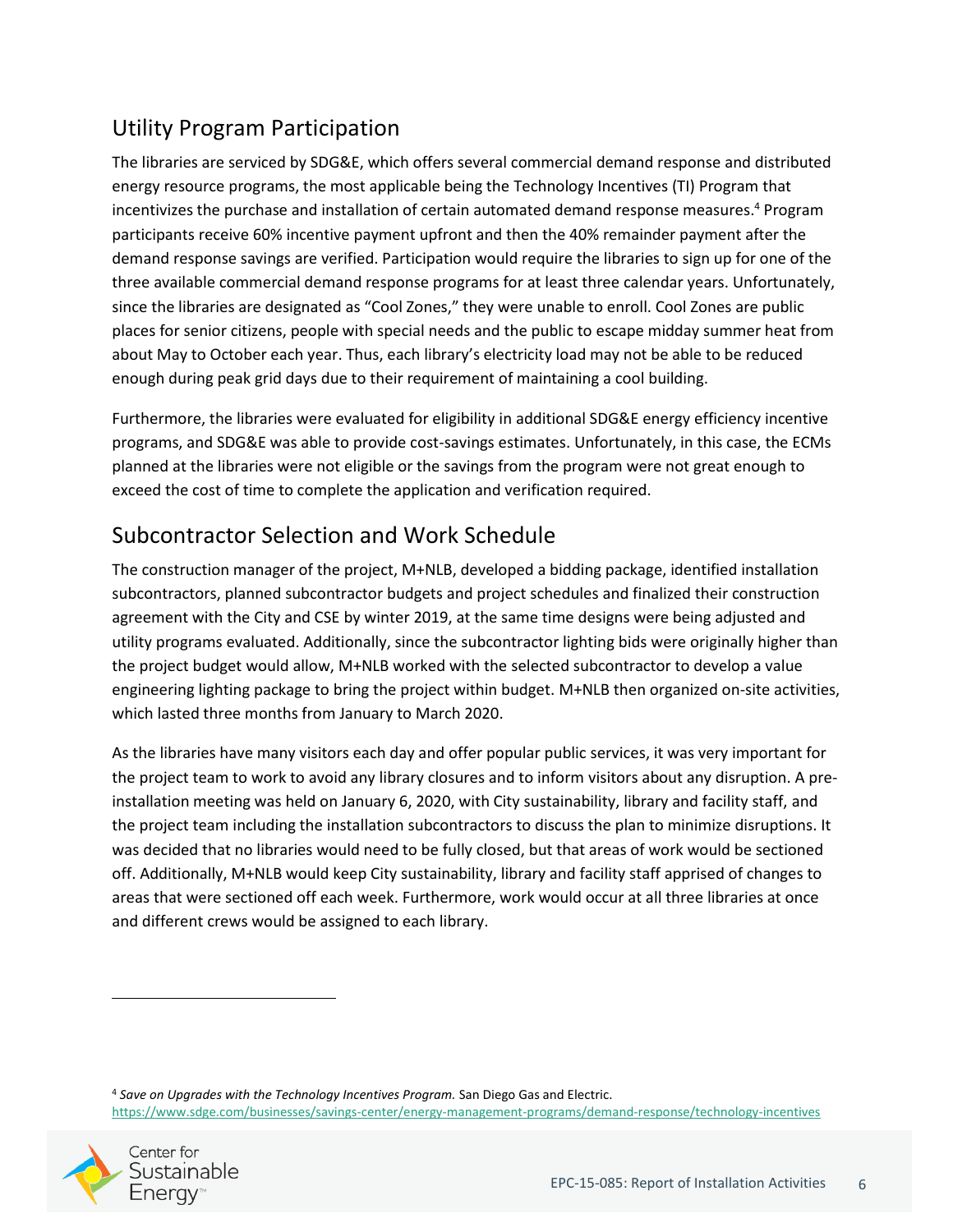### Visitor Notification

Visitors were notified of ongoing work starting in January 2020 by City public information officeapproved door signs, social media posts and press releases. Also, library managers alerted those with conference room reservations of possible schedule changes, and the presence of dust/debris as well as noise during the installation period.

Moreover, the project team wanted to engage and educate library communities about the ZNE aspect of the project. The SDGBC held presentations and tabling events at each library leading up to on-site installation activities. They held 12 separate tabling events, spoke with 253 visitors and handed out marketing collateral. The public response was mostly positive about the project. They expressed approval that the libraries were going to have better lighting and be more energy efficient. The most common response was appreciation that the library would save money on utility costs. Visitors also said that they felt the project was good for the environment and that they were happy the library could produce all or most of its own energy. The public was also appreciative that the library would remain open during installation.

Further, the project installed kiosks at each library that display project information, real-time energy use and PV generation to educate visitors (Figure 2).



**Figure 2: Energy Kiosk and Dashboard**  Source: SDGBC

### Permit Applications and Procurement

From January to February 2020, materials were procured and permits secured. As material lead time ranged from about two to eight weeks and a month was estimated for installation, material storage was needed in the parking lot for lighting retrofit and control work at two library sites. One library was close enough to the lighting installation subcontractor office that on-site storage was not needed. Permits were only required for lighting retrofits and controls with fees at all three libraries totaling about \$2,200. The work areas and schedules at each library were dictated by material procurement and availability.

## III. ECM Installation

ECM installation began in February 2020 and was completed in April 2020 when final inspections were passed. All three libraries received lighting retrofits and controls, plug load management devices and the Tridium building automation system (BAS) with BACnet to integrate HVAC controls, lighting controls,

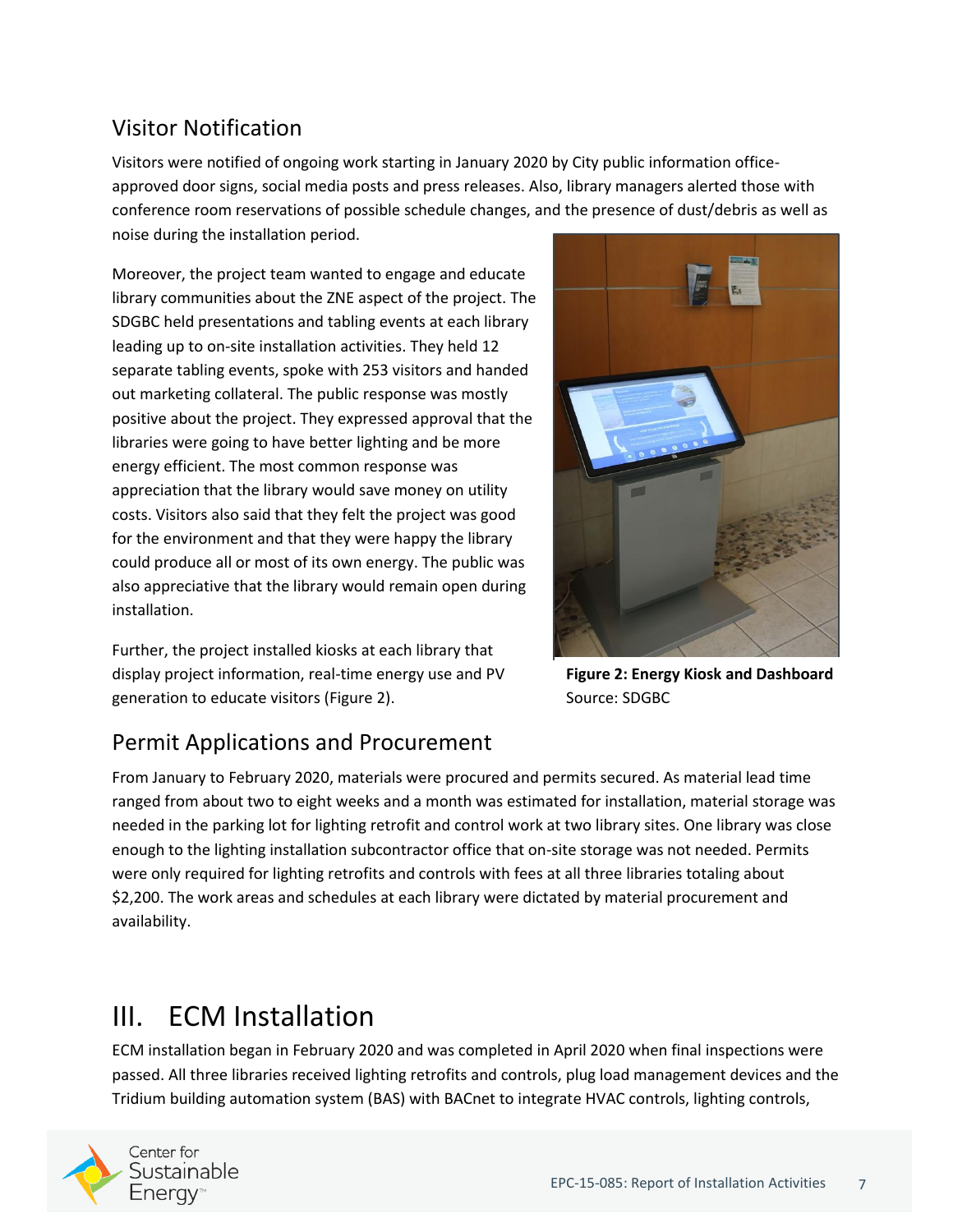plug load devices and energy monitoring equipment. Valencia Park/Malcolm X also received HVAC controls that were BACnet-capable unlike the other two libraries that already had BACnet HVAC controls.

### Lighting Retrofits and Controls

LED lighting fixtures and/or lighting retrofit kits/lamps were installed per Mazzetti's final designs. The libraries also had lighting control panels replaced with systems capable of BACnet communication for integration to the BAS and with additional local programming capabilities. The lighting controls integration allows for remote control of the lighting with on/off function of various zones preprogrammed and aligned for each library's operating hours. The local scheduling can be overridden after hours for a two-hour duration for the custodial staff.

Overall lighting levels at all three libraries have significantly increased (Figure 3). Further, the new central lighting control systems and programmed lighting schedules ensure lights shut off to conserve energy; whereas before the retrofit, lights were left on after hours.



**Figure 3: Before (left) and After (right) Book Stack Lighting Retrofit at Serra Mesa-Kearny Mesa** Source: CSE and City

#### Plug Load Management

The recommended emerging technology solution from SDG&E's Emerging Technologies Program was Bert smart plugs to manage and control the energy consumption of plug load devices at all libraries. The plugs were installed between the power cables for various devices (copiers, printers, etc.) and the wall receptacle. They were also connected to the facility Wi-Fi network to integrate with the Tridium BAS and enable a programmable daily schedule aligned with staff arrival . Two smart plugs were installed at Serra Mesa-Kearny Mesa, eight at Valencia Park/Malcolm X and four at Point Loma/Hervey.

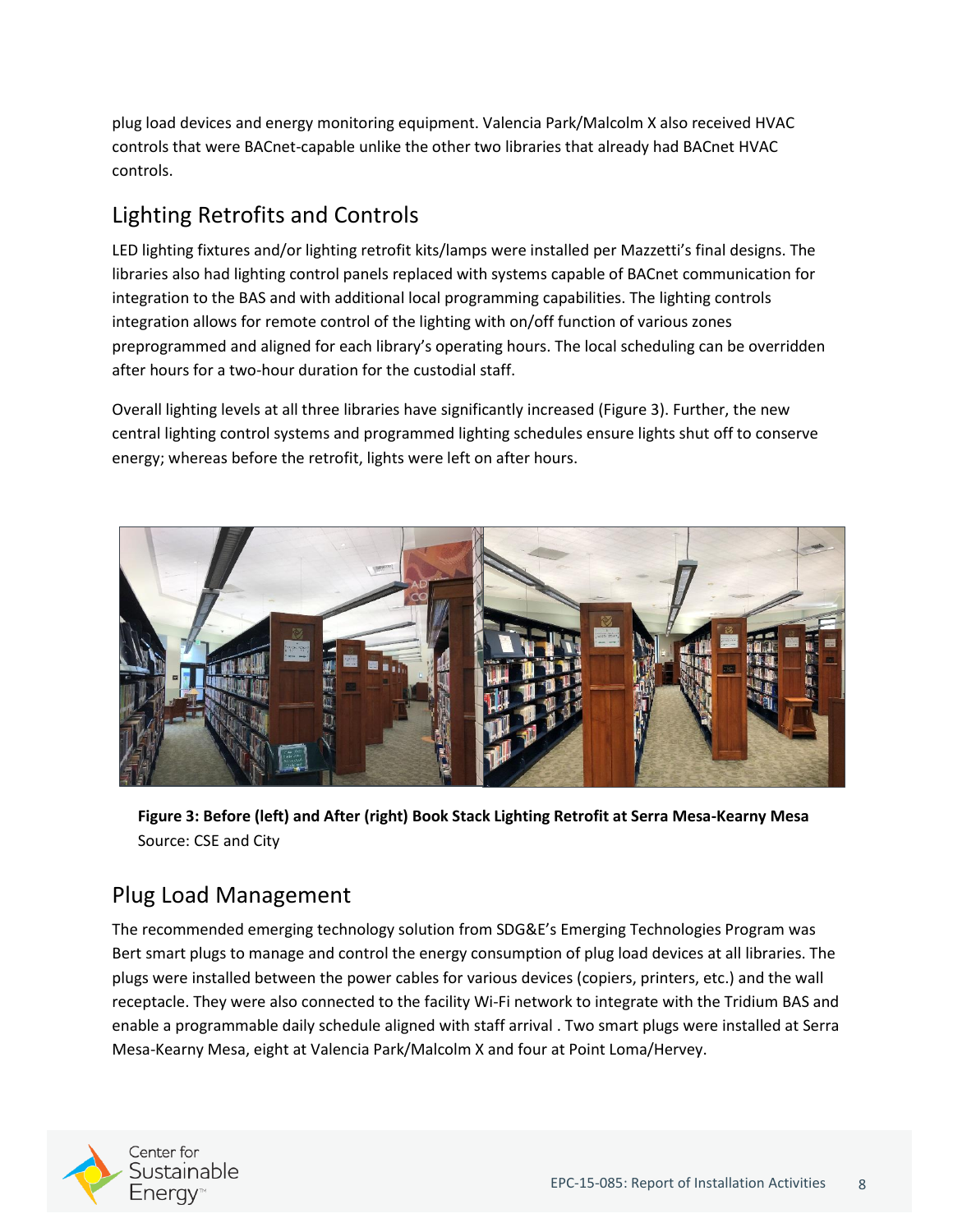### Tridium Building Automation and HVAC Controls



**Figure 4: Tridium Building Automation System JACE** Source: City

A Tridium Niagara N4 BAS was installed at each library and Viconics HVAC controllers were installed at Valencia Park/Malcolm X. The Tridium control system includes a supervisory-level control front-end system installed on a centralized City server along with a JACE (Figure 4) with BACnet drivers and additional LON drivers to communicate to the existing Trane controls. The system manages all HVAC controls (existing Trane and new Viconics), on/off lighting controls and the Bert smart plugs. It also reports real-time energy data from the Autani energy monitoring devices installed at the

libraries. Moving forward, the BAS upgrade will reveal additional control strategy opportunities for each building once energy trends are evaluated and control sequences are optimized.

### Challenges Encountered

During installation, several challenges were encountered regarding a change to a planned chiller replacement outside the project, Title 24 energy efficiency requirements, completing building envelope improvements, connecting Bert devices, needing overnight work and planning for COVID-19 impacts.

#### **Point Loma/Hervey Chiller Replacement**

The City initially planned to replace the chiller at Point Loma/Hervey library during the installation of the project's ECMs, but it was unable to be replaced at the same time. The City is working on a revised schedule to complete the installation, likely within the next year.

#### **Title 24 Requirements**

The Energy Commission updates state Building Energy Efficiency Standards (Title 24, Parts 6 and 11) every three years, and the timing was such that the project's permitting applications were unable to be submitted prior to the most recent 2019 code change effective on January 1, 2020.<sup>5</sup> As a result, lighting designs needed to be updated to include lower-wattage lighting in order to meet the new code to obtain building permits, which delayed installation work by about three weeks. Lighting retrofits were

<sup>5</sup>*Building Energy Efficiency Standards-Title 24.* California Energy Commission. [https://www.energy.ca.gov/programs-and](https://www.energy.ca.gov/programs-and-topics/programs/building-energy-efficiency-standards)[topics/programs/building-energy-efficiency-standards](https://www.energy.ca.gov/programs-and-topics/programs/building-energy-efficiency-standards)

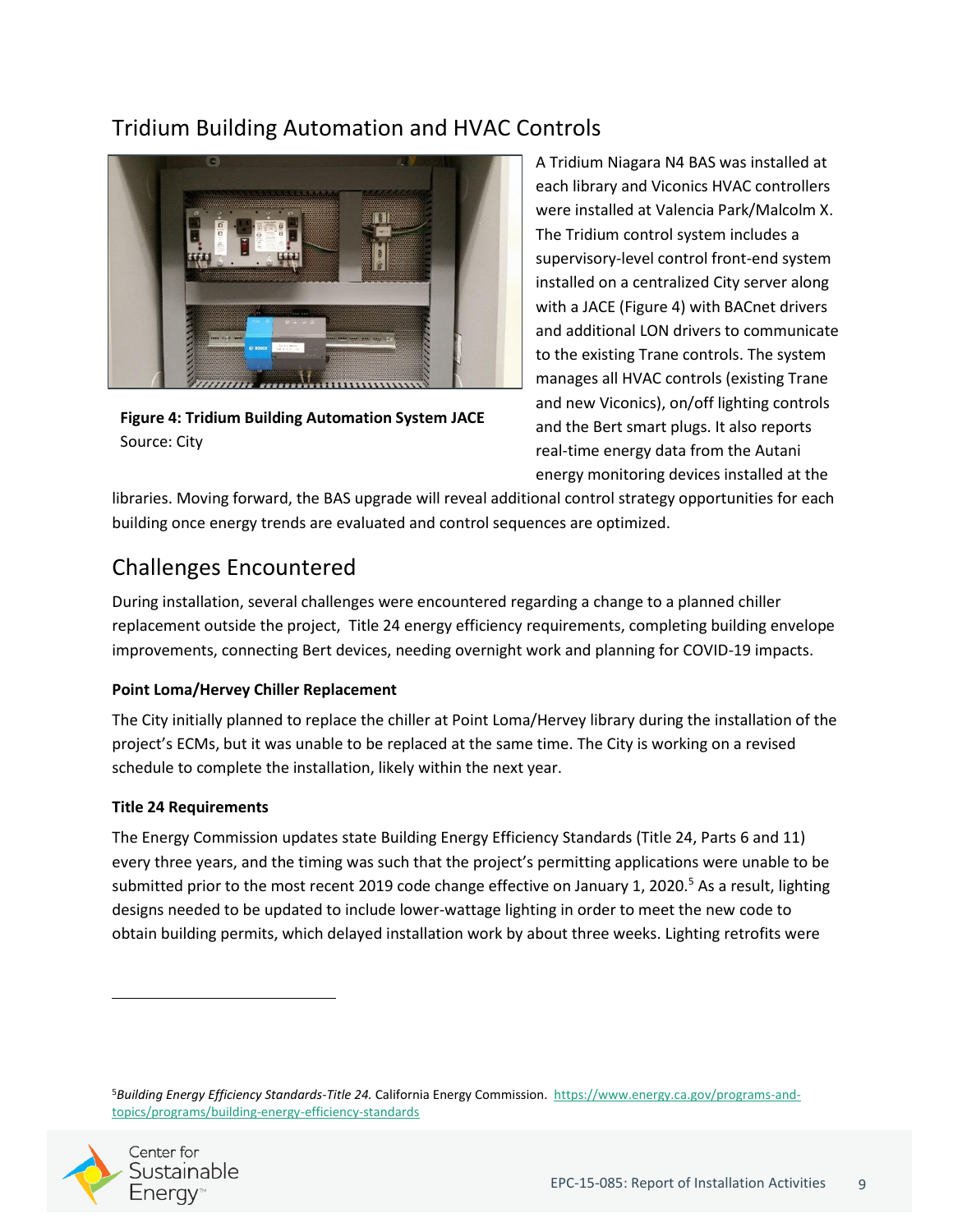installed at 80% of the 2019 Title 24 baseline requirements (the greater savings allowed the project to forego the daylight harvesting requirement).

#### **Building Envelope**

Valencia Park/Malcolm X features a large cylindrical glass window with two glass doors leading to an exterior space that contains a fountain within the building's footprint. This glass cylinder is responsible for a large solar heat gain during the day, and a half-inch gap was found along the perimeter of the doors resulting in air infiltration and heat loss. Window film and weatherstripping were planned to be installed to reduce solar heat load and improve occupant comfort. However, due to design changes to meet Title 24 requirements and additional design efforts, this improvement was deemed to have the least impact on savings and was not completed so that the project could remain within budget and on time.

#### **Bert Wi-Fi Connectivity and Site Constraints**

Low Wi-Fi connectivity and some site constraints were unobserved at an initial site assessment for the devices and only 14 or the originally planned 21 plugs were installed (Table 1). The City will determine if any other Bert plugs will be able to be installed with some fixes and/or if they can be installed at other plugs that previously were unidentified.

#### **Overnight Work and COVID -19**

In the planning stages, overnight work was not identified as a need but during installation, it began clear that it would be required to install lighting control panels at the libraries. There was not enough uninterrupted time to complete the install in the mornings before the libraries opened, and if work had to stop without completion, it would have impacted library operations. However, before overnight work was to begin, the libraries were closed to the public due to COVID-19 and work on the lighting control panel was complete during the day.

Following the library closure, a statewide shelter-in-place order was issued for California on March 19, 2020, which led to a temporary work stoppage as all partners needed to ensure compliance with the order. This delayed installation completion by about a week, but work was able to continue as it was deemed essential work. COVID-19 project impacts included some crew members being unable to continue working, lighting control panel shipments being delayed, masks and social distancing were required on site and an on-site training was conducted with a mix of in-person and virtual attendees.

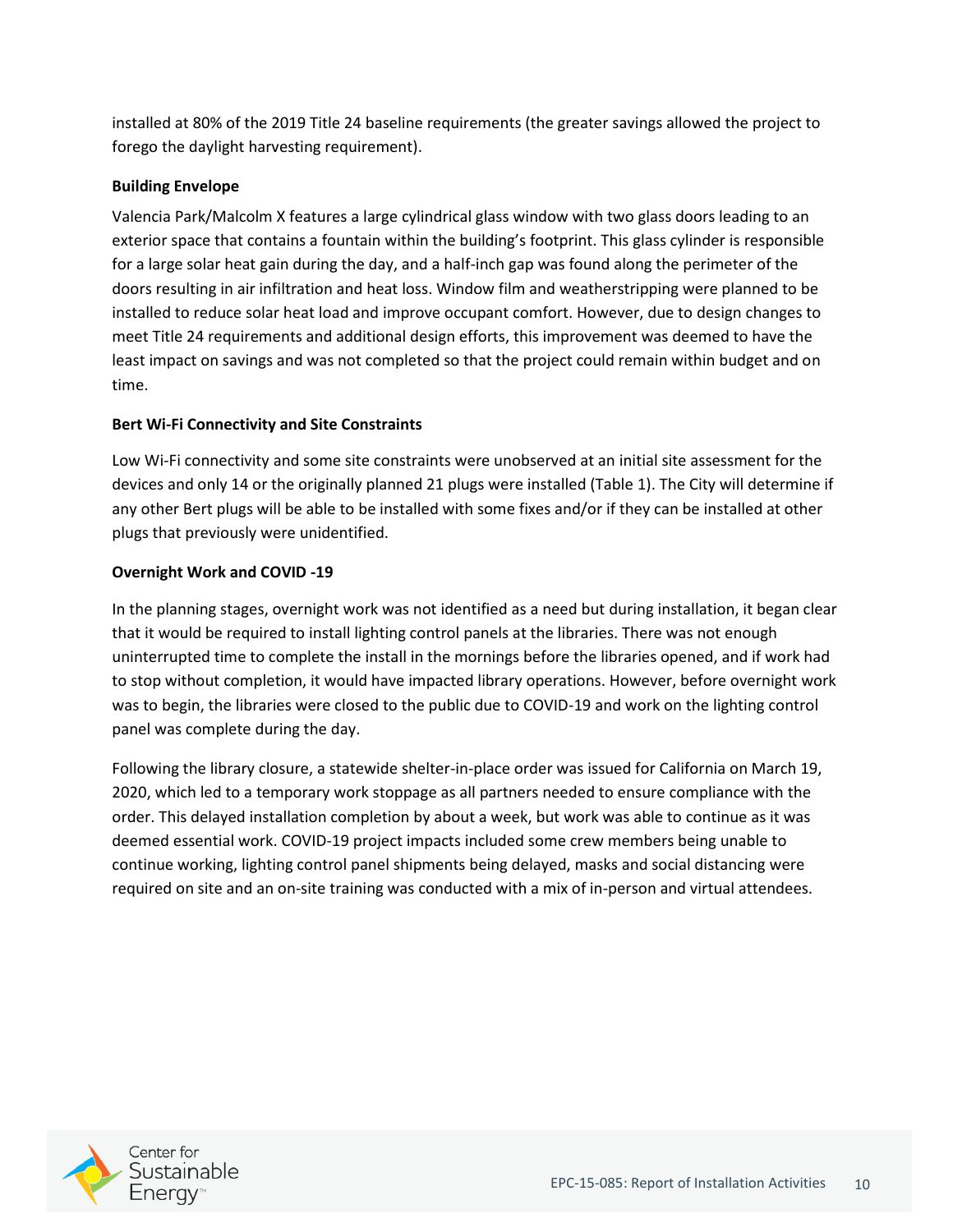| Location                   | Device/Plug Load Installed (Y/N) |                   | If Applicable, Reason Not Installed |  |  |  |  |  |
|----------------------------|----------------------------------|-------------------|-------------------------------------|--|--|--|--|--|
| Valencia Park/Malcolm X    |                                  |                   |                                     |  |  |  |  |  |
| <b>Teen Center</b>         | <b>Robo Printer</b>              | Y                 | <b>Not Applicable</b>               |  |  |  |  |  |
| <b>Teen Center</b>         | <b>Robo Printer</b>              | Y                 | <b>Not Applicable</b>               |  |  |  |  |  |
| <b>Teen Center</b>         | <b>Printer</b>                   | Y                 | <b>Not Applicable</b>               |  |  |  |  |  |
| Copy Room                  | <b>Copier</b>                    | Y                 | <b>Not Applicable</b>               |  |  |  |  |  |
| Friends of Library Room    | <b>Printer</b>                   | Y                 | <b>Not Applicable</b>               |  |  |  |  |  |
| <b>Back Librarian Area</b> | <b>Copier</b>                    | Y                 | <b>Not Applicable</b>               |  |  |  |  |  |
| <b>Circulation Desk</b>    | <b>Printer</b>                   | Y                 | <b>Not Applicable</b>               |  |  |  |  |  |
| <b>Community Room</b>      | Projector                        | Y                 | <b>Not Applicable</b>               |  |  |  |  |  |
| Serra Mesa-Kearny Mesa     |                                  |                   |                                     |  |  |  |  |  |
| <b>Circulation Desk</b>    | <b>Printer</b>                   | N                 | <b>Low Wi-Fi</b>                    |  |  |  |  |  |
| <b>Circulation Desk</b>    | <b>Copier</b>                    | N                 | <b>Device Removed</b>               |  |  |  |  |  |
| <b>Circulation Desk</b>    | <b>Copier</b>                    | Y                 | <b>Not Applicable</b>               |  |  |  |  |  |
| <b>Staff Backroom</b>      | <b>Printer</b>                   | Y                 | <b>Not Applicable</b>               |  |  |  |  |  |
| <b>Staff Backroom</b>      | <b>Printer</b>                   | N                 | <b>Device Removed</b>               |  |  |  |  |  |
| <b>Community Room</b>      | Projector                        | N                 | <b>Power Source High in Ceiling</b> |  |  |  |  |  |
|                            |                                  | Point Loma/Hervey |                                     |  |  |  |  |  |
| Workroom                   | <b>Printer</b>                   | N                 | <b>Device Removed</b>               |  |  |  |  |  |
| Workroom                   | <b>Printer #2</b>                | N                 | Low Wi-Fi                           |  |  |  |  |  |
| Copy Room                  | <b>Copier</b>                    | N                 | Low Wi-Fi                           |  |  |  |  |  |
| <b>Circulation Desk</b>    | <b>Printer</b>                   | Y                 | <b>Not Applicable</b>               |  |  |  |  |  |
| <b>Reference Stacks</b>    | <b>Printer</b>                   | $\mathbf N$       | <b>Extension Cord Needed</b>        |  |  |  |  |  |
| Video/Audio Room           | <b>Copier</b>                    | Y                 | <b>Not Applicable</b>               |  |  |  |  |  |
| Librarian Vestibule        | <b>Printer</b>                   | Y                 | <b>Not Applicable</b>               |  |  |  |  |  |
| <b>Computer Room</b>       | Projector                        | Y                 | <b>Not Applicable</b>               |  |  |  |  |  |

#### **Table 1: Bert Install Locations**

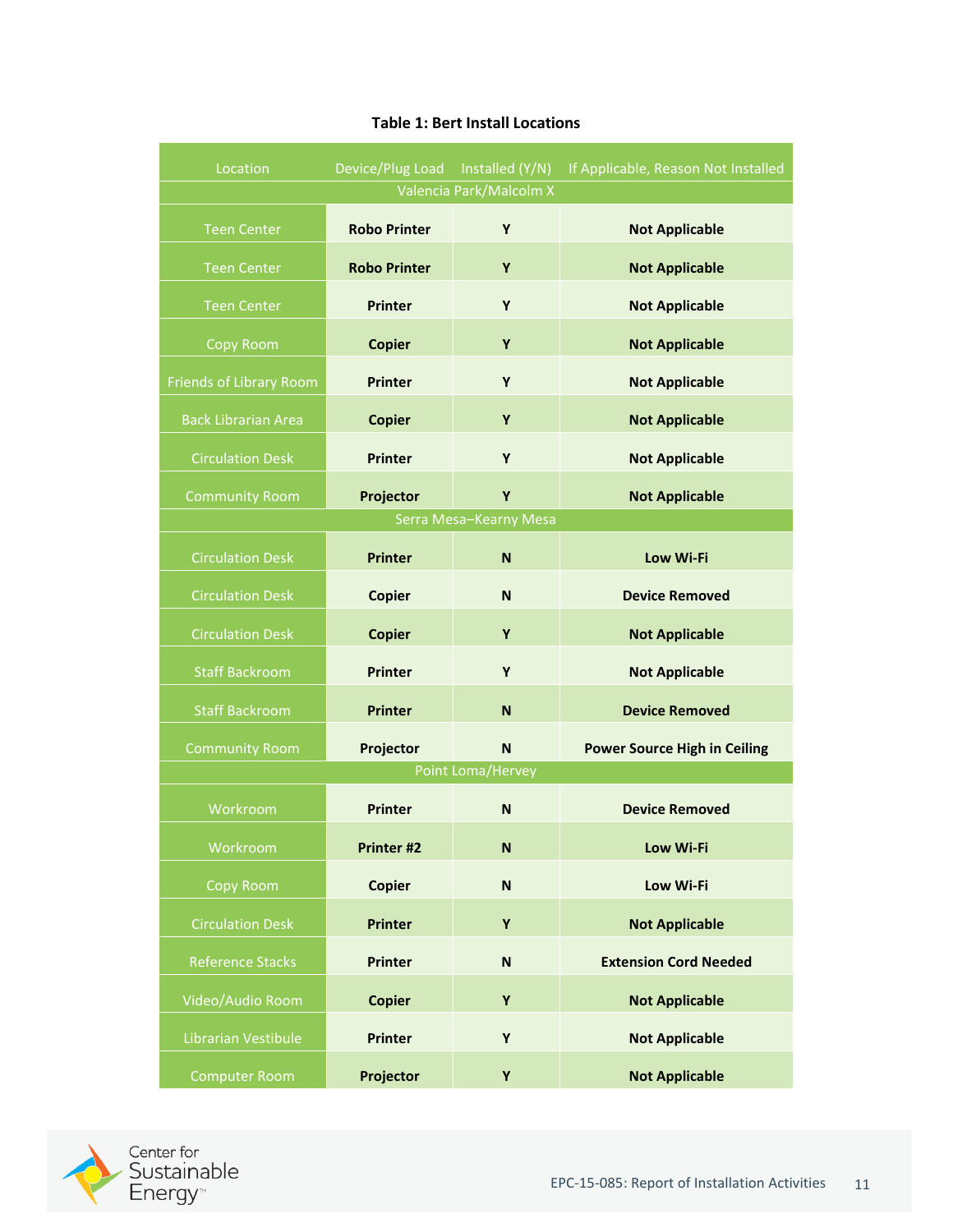## IV. Measurement and Verification Considerations

Some of the challenges encountered during construction and their impacts will need to be considered when comparing actual cost and energy savings to the project baseline during the one-year measurement and verification (M&V) period. Those considerations include the following.

- Window film and weatherstripping was not completed and will not provide any savings at Valencia Park/Malcolm X.
- Only 14 of the originally planned 21 Bert devices were able to connect to City Wi-Fi and less savings from the devices will occur at Serra Mesa-Kearny Mesa and Point Loma/Hervey.
- There will be less HVAC savings at Point Loma/Hervey library until the higher efficiency chiller is installed.
- Lower wattage lighting was installed at all libraries to meet 2019 Title 24 requirements, resulting in greater lighting savings at all libraries.
- Due to COVID-19, the libraries are currently closed to the public, so operating schedules will be different.

## <span id="page-11-0"></span>V. Report Summary and Next Steps

In summary, after ECM installation planning, all libraries received lighting retrofits and control systems, BAS and plug load management devices (an emerging technology). Valencia Park/Malcolm X also received new HVAC controls. Installation challenges were recorded and their impacts will be considered during the one-year M&V period. The next steps for the project are to complete commissioning and retrocommissioning of the ECMs and to document efforts in the *Retrocommissioning Reports* and *Ongoing Retrocommissioning Report*. Also, CSE and the City will monitor the newly installed ECMs and their impact on facility energy use over the next twelve months.

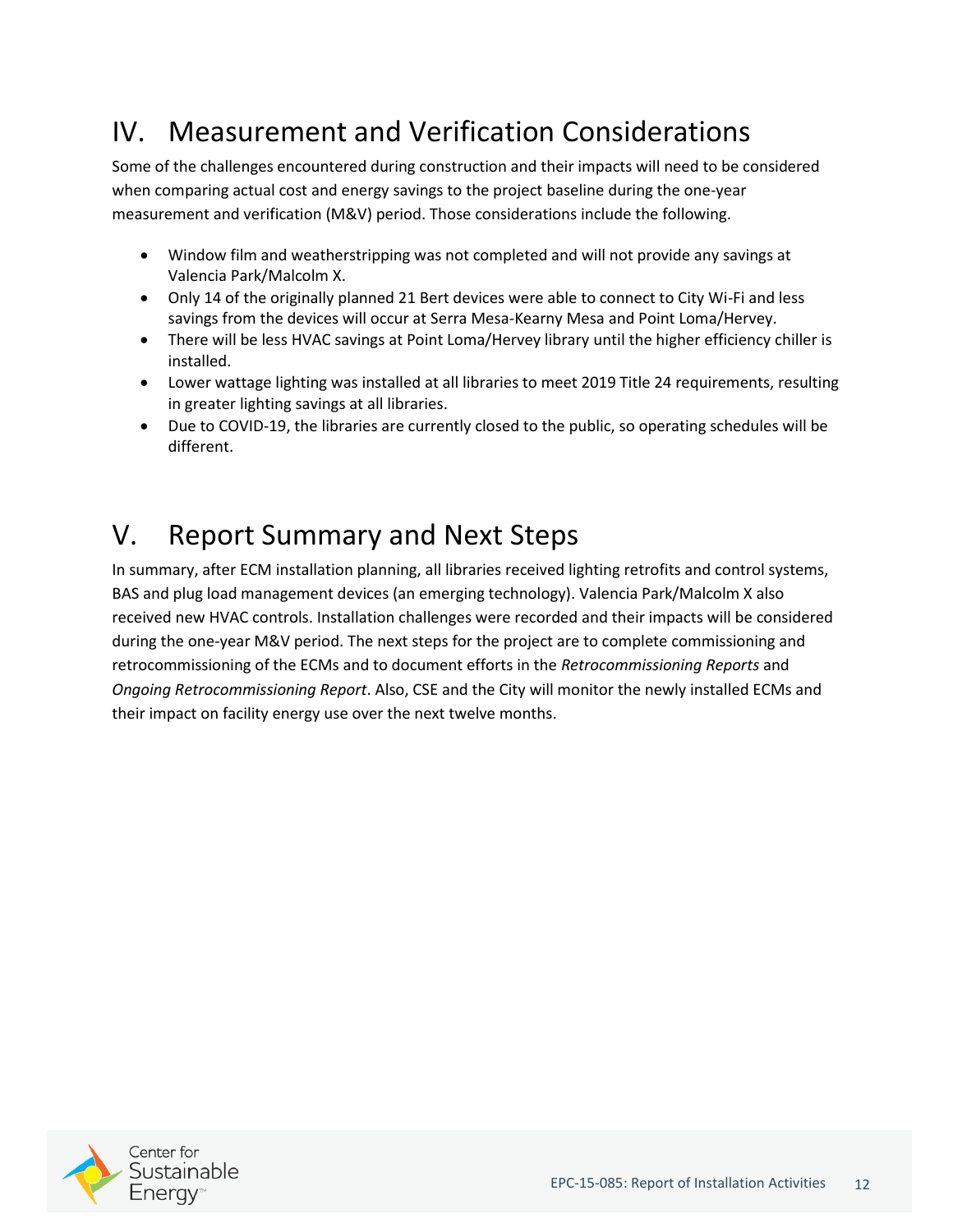## Appendix A

EPC‐15‐085: Updated City of San Diego Public Library ZNE ECMs and Modeled Savings